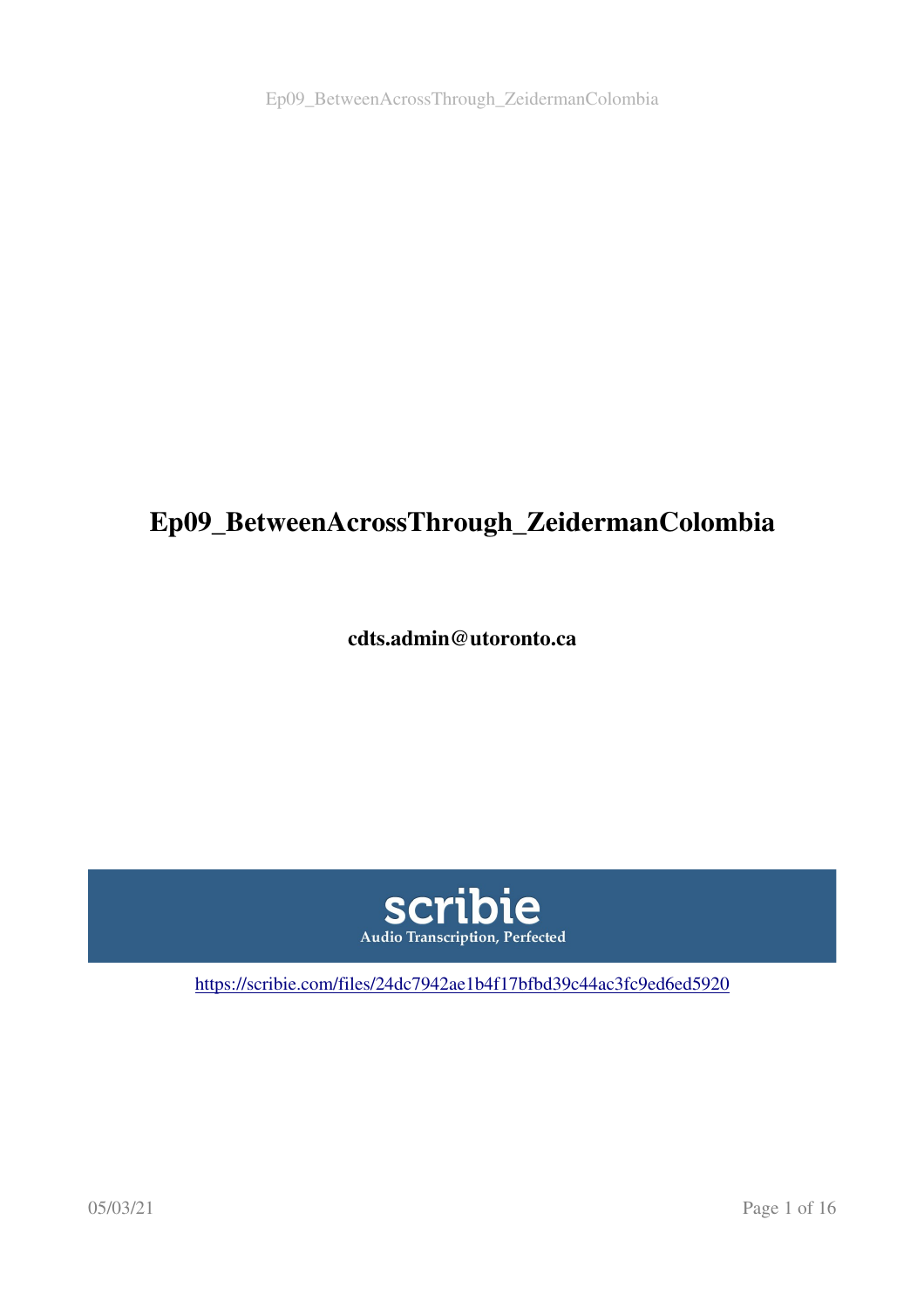### 00:03 Yena Romero: You're listening to Between, Across, and Through.

### [music]

00:21 YR: In one of the places with the longest history of armed conflict in the world, giant rigs have always tugged along to push commodities from the interior of the country to external ports. It is a microcosm ruled by hierarchies and where work has always been racialized. It is a world where peace and conflict flow with the ease or the sharpness of a river. Today, Professor Kevin Lewis O'Neill, Director of the Center for Diaspora and Transnational Studies, sits down with Professor Austin Zeiderman from the London School of Economics and Political Science. We will discuss how life and work aboard a riverboat in the Magdalena River is changing to pave the way for a post-conflict future in Colombia. Please join us as we travel Between, Across, and Through.

01:15 Kevin Lewis O'Neill: Welcome, I am Professor Kevin Lewis O'Neill and I'm joined by Professor Austin Zeiderman. Thank you for being on the show. Austin, you recently got back from a trip to Colombia. Tell me, how did you find yourself aboard a tugboat in the Magdalena River?

01:30 Austin Zeiderman: Well, I've been interested in doing work along the Magdalena River for a while now, and it was a difficult process of actually getting permission to get on board one of the boats. So I started off just asking for permission to a number of the shipping companies that run along the river, and I had a research assistant, Lina Quiñones, and the two of us work together, basically calling, sending emails, making contact with everyone we could think of or find email addresses for, until one of the oldest shipping lines currently operating along the river, the Naviera Fluvial Colombiana, responded to us and gave us a green light.

02:09 KO: Why do you think you didn't have much luck with the other companies?

02:12 AZ: Well, that's a complicated question. I haven't asked them that question, maybe I should. But I think it has something to do with the fact that on the one hand, Colombia, as I'm sure everyone knows, has had an ongoing armed conflict for over half a century. So issues of security and access and kind of who knows who and how you can get sort of permission to do things is often... It's a little more of a sticky subject than perhaps in other parts of the world.

02:46 AZ: So the flip side of that is that this is an industry, the logistics industry, which is very concerned with disruptions to its operations. And a lot of the kinda governing logic that the logistics industry follows is how to protect itself from any kind of interruption. Now, I don't think my presence would necessarily suggest that being there is going to disrupt the flow of goods between the interior of Colombia and the sea, but nevertheless, there are a lot of security protocols that are in place to make sure that anything that happens can go kind of according to plan.

03:27 KO: And what's daily life like on the boat?

03:31 AZ: Well, the routines are quite variable depending on what's happening on the river at any particular moment. So if the river is at a high level, that means there's a lot of water, which means that the boats can operate 24 hours a day. When they operate 24 hours a day, that means that people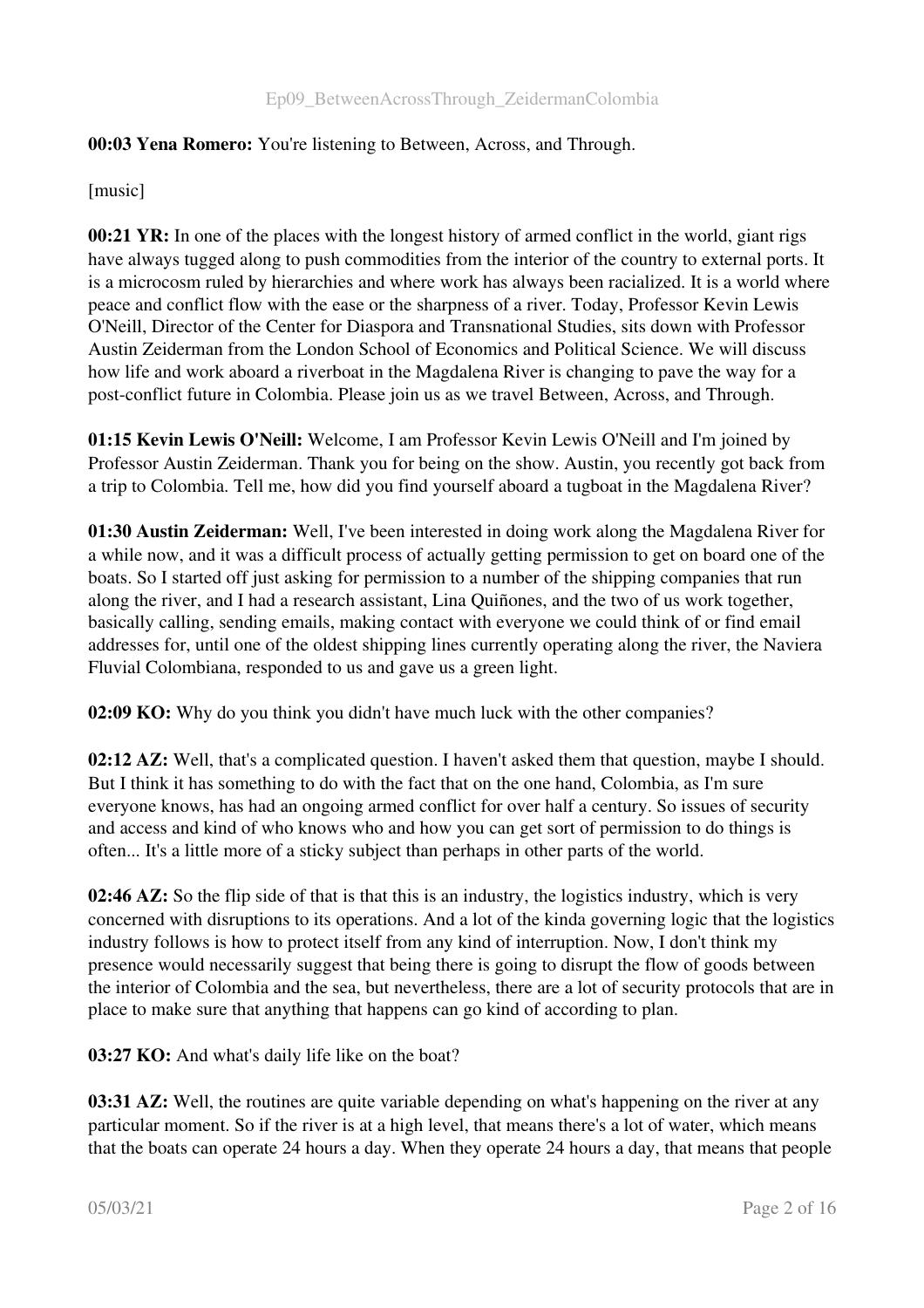are working 24 hours a day and working in shifts. When there's less water in the river, that means the shipping line navigates from sunrise to sunset and they don't navigate at night. So it depends a lot on the river conditions.

04:03 KO: Because when the water is lower, they can't navigate the river safely?

04:08 AZ: That's right. They can't navigate it safely, but it's more that they can't ensure that they're not gonna run aground. So the river is an extremely changing environmental system and there's a ton of sedimentation in the river and it's constantly creating these things called playitas, like little beaches or little islands in the river, which are sandbars, and that's the main impediment to commercial navigation along the river. So, the concern of the captains and the pilots and the crews is how to avoid running aground and getting stuck for any extended period of time. So if there's higher water levels, that means that they can navigate fluidly, and if there's not, that means they have to take a lot more care. So navigating by day is a way of avoiding getting stuck.

05:00 KO: And so when the water is high, people are working 24 hours a day.

05:04 AZ: Right. So people are working 24 hours a day, they're working in shifts. If you work in the engine room, that means there's somebody on a shift on standby at all times. If you're in the wheelhouse, either the pilot or the helmsman or the captain, that means that you're also taking shifts. And if you're one of the deckhands or the marineros as they're called, you're possibly on call any time that there is what's called a maneuver, a maniobra, something that needs to happen in terms of the reconfiguration of the whole barge and towboat or push boat convoy.

05:42 KO: Can you take us through a mental tour of the boat?

05:45 AZ: Sure. The boat is separated into two larger parts or the barges, which is in some sense, a kind of, when put together, it looks like a really long aircraft carrier. They're barges that are lashed together by wire cables and they kinda stretch on infinitely, they're a bit like a set of dominoes or a sort of Tetris kind of setup. And so they're sort of 10 barges lashed together all in a long row. Now, the boat in which I spent most of my time and on which the captain and the crew spend most of their time is a smaller vessel, and it has three levels. On the ground level, there's a kitchen, there's a dining area, there's a sort of washing area where the crew does their own laundry and then hangs it up to dry. There's also the engine room, so it's a incredibly hot, incredibly loud room with two massive diesel marine engines that are rumbling and kind of making tons of noise. On the second level is a series of cabins where the captain and the pilots and where I lived on board. And then above that, is the wheelhouse from which the captain and the pilots maneuver the boat.

07:07 KO: What was your cabin like?

07:09 AZ: So my cabin was relatively luxurious. I, again, expected kind of more of a sort of difficult environment to be spending the time on, and then they, of course, gave me the nicest space on board, so that was a form of generosity to begin with. It's a small room, it has a cot over on one side of it, and there's about maybe a two-foot space between the edge of the cot and the other wall in which I hung a rope where I hung most of my stuff from in order to have access to it. But it's a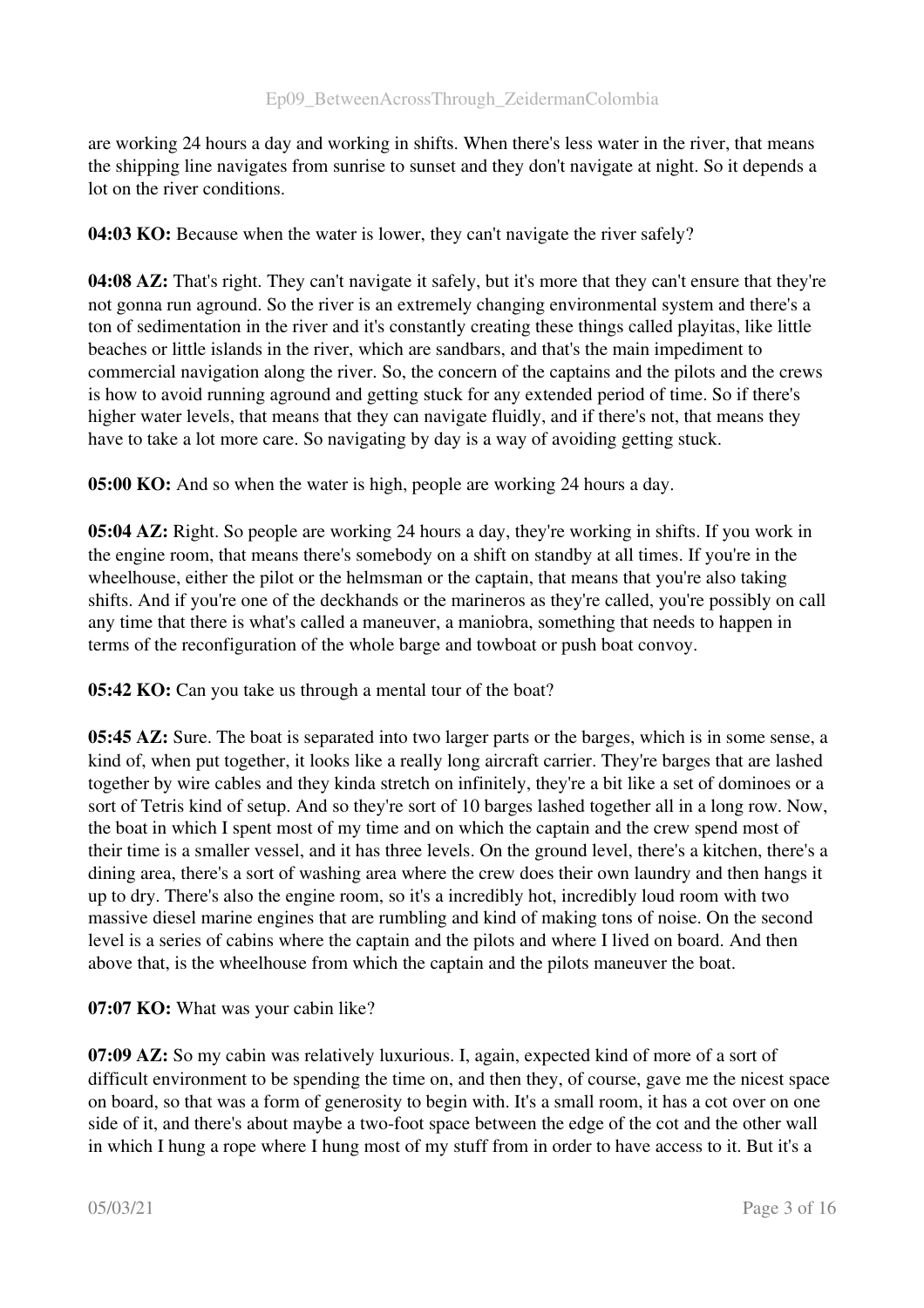small space, you have a little window looking out onto the side of the boat, and there's a air conditioning kind of vent coming down straight over the bed.

07:57 KO: Did you find it unusual that they would set aside a cabin for you?

08:01 AZ: I did, I thought I would be living more of the sort of typical... In the typical conditions that most of the workers on board and the crew were living in. And I think kind of predictably, they saw me as somebody who deserved some special treatment. Now, I didn't wanna argue with that, I was happy to have a slightly nicer room than some of the crew, but at the same time, I felt the inequality of me being given preferential treatment.

08:32 KO: Before you went on this research, before you boarded these boats, how did you prepare yourself, or what did you pack for these trips?

08:40 AZ: Well, there's the packing preparation, and then there's the sort of mental preparation. Now, the packing, I packed badly. I thought, "This is the hottest region of Colombia, it's really high, temperature's high, humidity... "

09:00 KO: What's that, what's the high temp?

09:00 AZ: Well, we're talking 90s in Fahrenheit or 30s in Celsius, really hot pretty much yearround. Not much breeze, this is not the actual coastline, this is generally considered to be the kinda Caribbean coastal region of Colombia. But there's no breeze whatsoever, because it's interior, it's extremely humid. So I thought I'd be sweating and uncomfortable from the heat the whole time.

09:28 KO: And the boats themselves are quite flat, is there any break from the sun in that sense?

09:32 AZ: On the barges?

09:34 KO: Yeah.

09:34 AZ: No. On the boat itself, the push boat, there is shade, so there's interior spaces, and those interior spaces are air-conditioned. And for anyone who's ridden long-distance buses in Colombia through really hot regions, "Tierra Caliente," as it's usually called; the buses are freezing. So the boat is the same thing. And so I packed things for really light-weight and realized that in order to even sleep, I should have brought weather for Toronto, or clothes for Toronto weather.

10:08 KO: Sure. So the air conditioning is at full blast?

10:11 AZ: It's at full blast, and it's not kind of individually controllable by different rooms. So you can imagine trying to... Everybody who lives and works on board knows that, so they bring a couple blankets, they're prepared. I had no idea that that was gonna be a problem. The other flip side of that is how to prepare mentally, and I knew that this is kinda a new area for me, for research, and as you may have already picked up on, there are a lot of sort of specific terms, like what is a... And these are, of course, in Spanish. So "una barcaza" is a barge, not necessarily a lexicon that I know in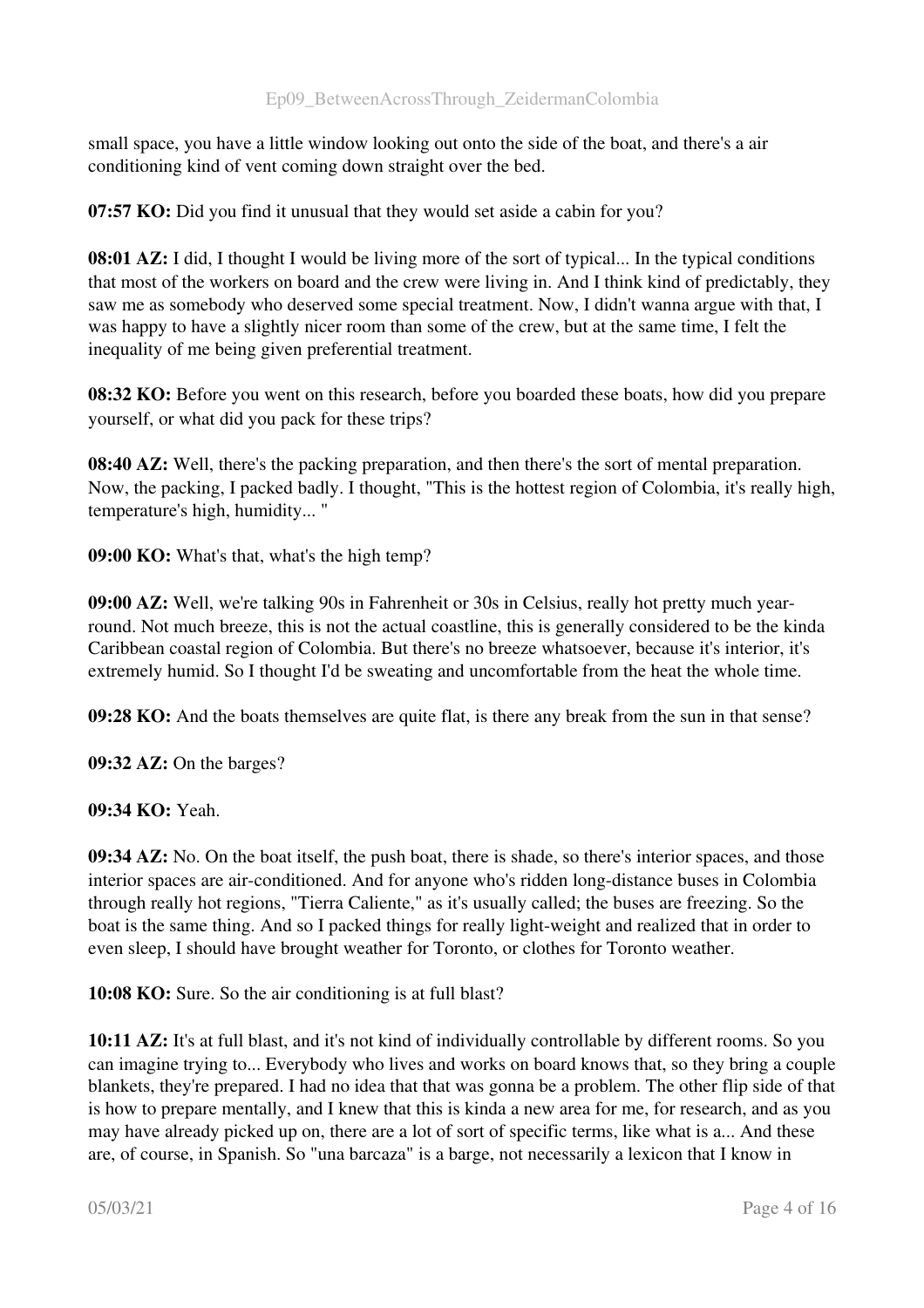English or Spanish. So I started trying to learn as much as I could of the sort of riverboat lexicon, all the terms that are used to refer to this kind of equipment, or that side of the boat, this side of the boat, river words and boat words. And so that, I tried to prepare myself for, but perhaps equally difficult.

11:15 KO: You were otherwise completely prepared for boat life on the Magdalena River?

11:20 AZ: No. So in preparing to go on board the boat, I was curious what we would be drinking or what we'd be eating. And I thought, "This is a riverboat journey, I probably need to bring my own water." So I asked that question, and I was told, "No, there's filtered water on board, you'll be fine."

11:41 KO: How would you have brought your own water?

11:42 AZ: Well, I could have bought bags of water. In Colombia, bags of water are often sold in areas where there's not a whole lot of potable water available. So you get these packets of many bags of water, which ultimately, I ended up having to get on board. But initially, it didn't really occur to me that I would need these, and so I went on board without any drinking water and ended up drinking the water that's on board.

12:12 KO: Oh no.

12:13 AZ: Yeah, that I thought was totally fine, I didn't wanna make a big deal of the fact that I might need special water. And so I was drinking the water, it tasted delicious, it was cold, and it was clear.

12:26 KO: It seemed fine.

12:27 AZ: It smelled good.

12:28 KO: Everything seemed fine.

12:28 AZ: It seemed fine. And a couple days in, two-three days in, I started to not feel great and started to think, "Well, maybe it was the water." And at that point, I started speaking to the captain and the crew about it, and they were really shocked that I had been drinking the same water that they drink.

12:46 KO: Oh shit. So they were surprised that you were drinking, but they drink this water?

12:51 AZ: They do, indeed. Initially, I was bit concerned that me telling them that I wasn't feeling well would lead to, "Deal with it, why you're complaining about the stuff that we consume on every day basis." Instead it actually opened up a lot of conversations about the kind of life condition and working conditions that they live on board the river boat, and how my body is not prepared to deal with some of those challenges.

13:26 KO: And so how does the reaction to you drinking the same water they were, speak to an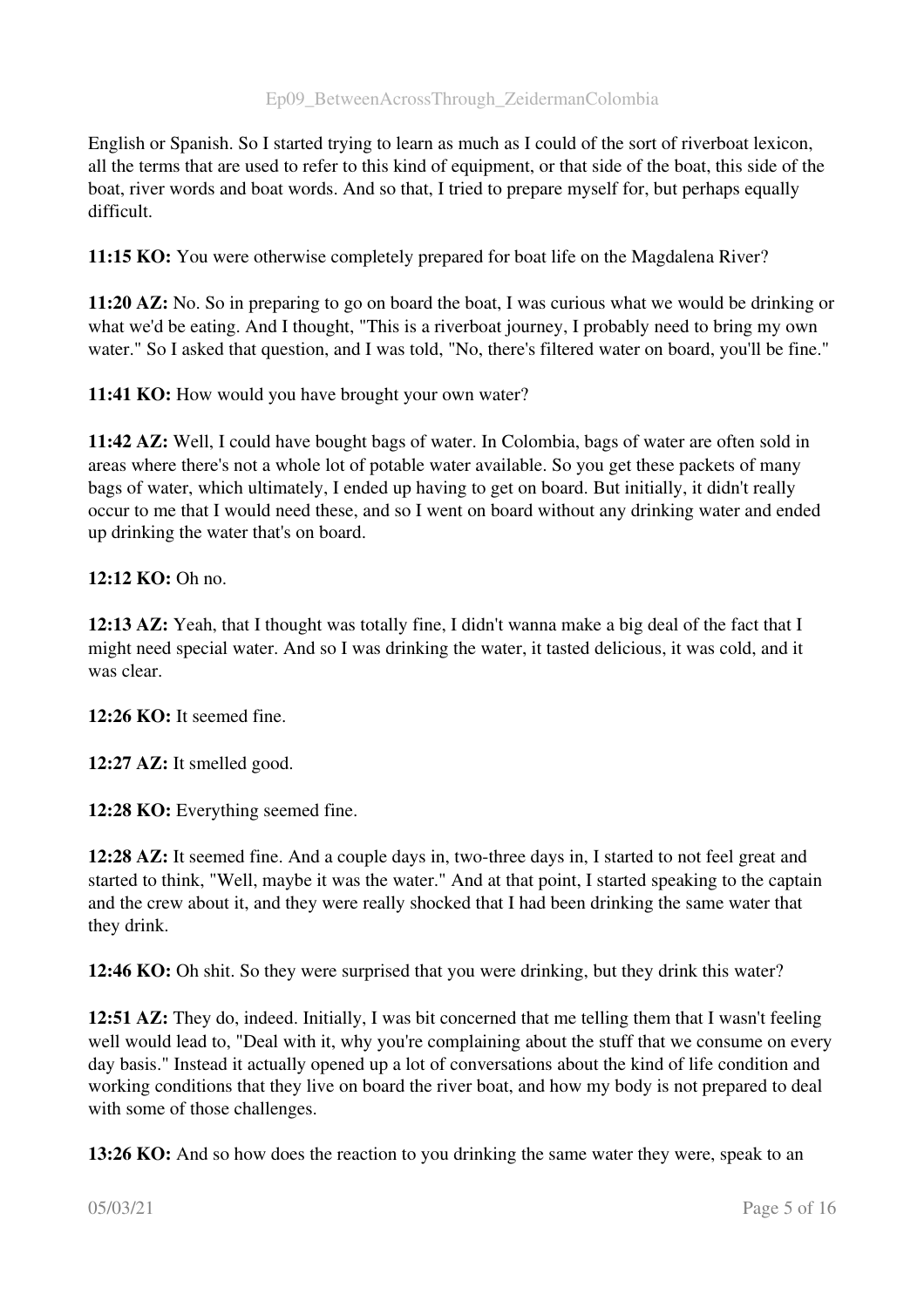assumption of how they were different from you?

13:35 AZ: So on the one hand, there are a lot assumptions that we have about men who work on boats, right? I mean, just think of the kind of classic sailor trope, right? Somebody who's very macho, goes from town to town or port to port drinking, and living like a hard and fast life. A lot of assumptions that we have about men who work on river boats tend to follow along that script. So I may have had some of those kind of assumptions myself, and which is why I was a bit hesitant to say, "I'm really not well right now and I'm not feeling good." So when I did communicate that to the guys on board, I was surprised what I got instead was incredible care and generosity and concern, and sort of reaching out and giving lots of forms of help, arranging for that big bags of water, or package of bags of water to be delivered to me on board, all kinds of oral re-hydration salts, whatever I needed. So it kind of opened up that aspect of riverboat life, which is something that I didn't expect, the kind of relations of care and intimacy, and in some sense of solidarity that people feel, and then I was sort of invited into just by being invited into, or onto the boat.

14:58 AZ: Now, the other aspect of that is something that I think is a bit more subtle and a bit more complicated, and then it has to do with how bodies are understood in the world, and how bodies are understood to have different vulnerabilities or different capabilities. And river boat workers, I think, saw me as a gringo that I am, originally from the US, but living in London, teacher at a university there, and as somebody who physically, physiologically is not capable of doing what they're doing. The flip side of that is, of course, that they understand themselves to be physically constituted in such a way that makes that kind of hard labor and those conditions possible. Now, I think for me, and this is a kind of conversation that I wanna continue to have with the people who I've come to know on the river boat, is how these sorts of differences in some sense, reflect our long-standing ideas about race and about racial difference, and human biological difference. And the different human bodies according to the way that they look, have different kinds of biological capabilities, and there's a long, long history of that, that we know that certain racialized categories are attached to certain occupations, right?

16:16 AZ: So the idea that Jews are good at business, things like that, and here we have the idea that riverboat workers and primarily of African descent are biologically constituted for this kind of labor. And that has a long history, these kinds of racial categorization systems that attach certain bodies to certain kinds of livelihood practices, and that was a topic of conversation, but it's something that I found myself thinking about a lot in relationship, in some sense, in relationship to this water drinking kind of crisis, and the differences that are assumed to separate my body from theirs.

17:02 KO: It seems like on the ship, there is a certain degree of certainly intimacy and also hospitality, and that takes place. And your reflections on the water as suggesting differences in people. I wonder this North American from London, coming from this to board the ship, if that also suggests a certain kind of perceived difference?

17:27 AZ: Yeah, absolutely. And part of it has to do with the approach that I think took to what I was doing, a lot of my interest in joining the boat for the journey that I did was to learn from the people who really know the river best, and the knowledge and the experience and the kind of intimacy that the people on board have with a lifetime of working a long complex kind of land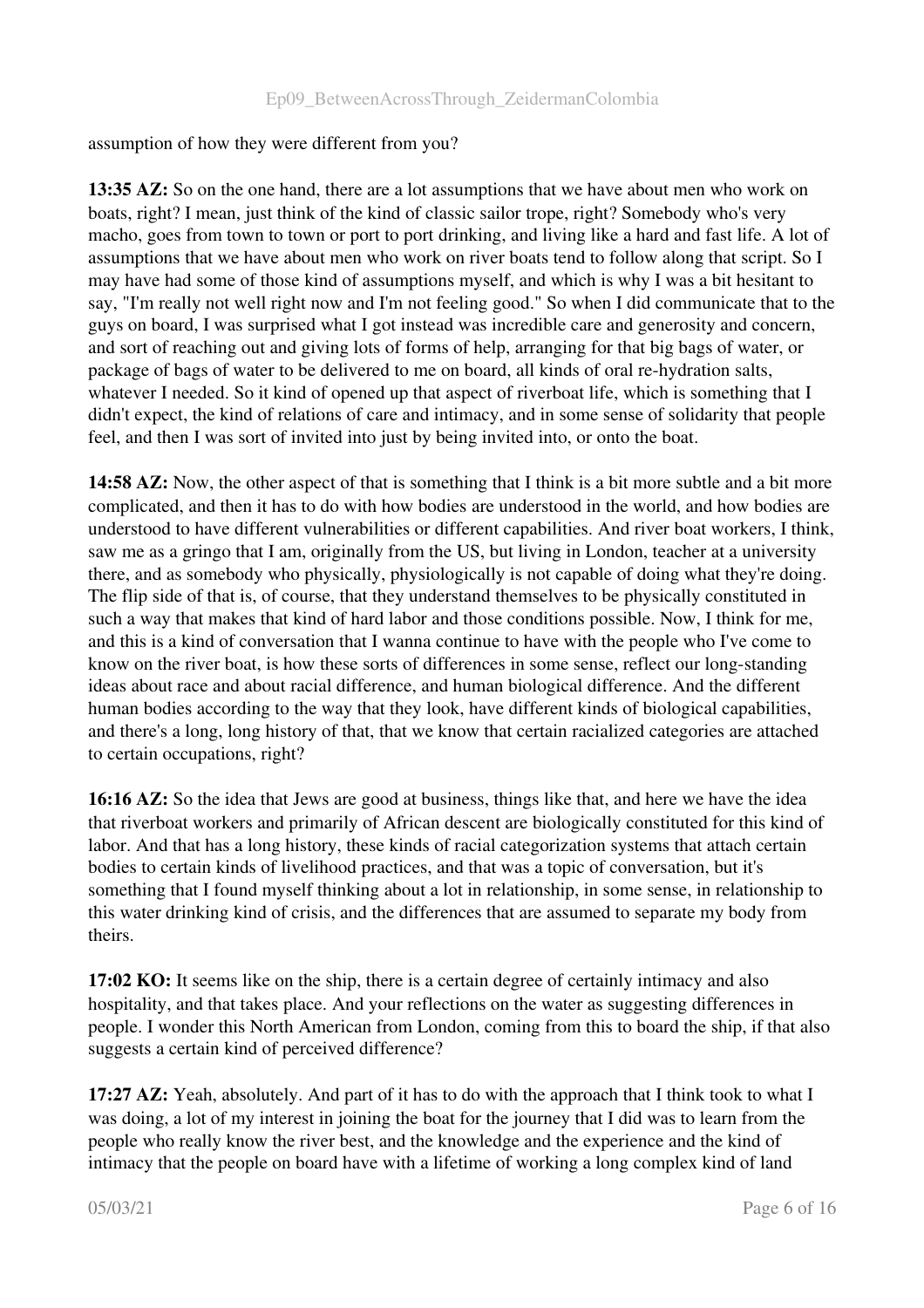water scape is really profound. And so my interest, I have a huge amount of respect for the work that they do and also for the kind of knowledge that they have of, not just the equipment, but the water, the way in which the river works as a kind of ecological system is quite fascinating, not to mention the ways in which they navigate this really complex vessel and piece of machinery through a very, as I was saying, complex ecological system is quite astounding. So my perspective was often to understand how they do the work that they do, and how they come to know the amount that they know about the river and about the region. So a lot of that, I think, influenced the kind of, in some ways, the relationship that we had.

18:52 KO: And the boat is the side of work, but also of living and were you able to share meals together, what was that like?

19:01 AZ: So the amount of time that people spend on board is more usually than they spend anywhere else, and what is home, I think is important question to ask for people who are employed in this kind of form of labor, right? Is home the boat where they spend 21 days or is home the place they go to afterwards and spend seven days? So the boat is very much considered home by a lot of the people who live on board, even if they are missing their families, missing their friends, missing the comfort of their own bed. They nevertheless, because of the amount of time they spend on it, feel like this is another home. So yes, it's a very, in some sense, domestic world, it's a social world, it's a familiar world, there's a lot of kinship relations among the crew. So a lot of them come from the same town, they're relations by marriage, there were biological kinship relations among the crew. And even among those who are not from the same town, who are not related, nevertheless they, I think consider themselves as some kind of extensive family. Now that's not to say things are always... Families are complicated things. It's not to sort of romanticize it in any way, but it felt much more like that kind of set of relations than it did some sort of impersonal kind of office-like or factory-like kind of space.

20:33 KO: Did you feel like you could strike a rapport with anyone in particular in the setting?

20:39 AZ: Well, the first person, I guess... It's a very hierarchical space. The first person you meet is the captain, of course, so it's the captain whose role it is to even give me permission to come aboard, and so he was the first person I met. He's a very authoritative, very serious man, very thoughtful. And immediately, I felt intimidated, I felt like I was meeting somebody who controlled a really big and complex kind of vessel, and who certainly commanded authority. And yeah, fairly quickly I found kind of rapport with the captain that made me feel welcome. Now that then sort of overflowed to rapport with other members of the crew, again, there were some linguistic and terminological break downs occasionally. Again, the boat language is a new language for me, I'm trying to learn the term for the engine room and the term for starboard and port sides of the boat, all these kinds of things are relatively new to me. So it's a learning curve, and those things often led to sort of confusions, but people were really generous in terms of trying to create a sort of space of communication, and the space of understanding and actually teach me what it means to live aboard a boat, what it means to understand the river and how to just live the life of somebody working in the commercial shipping industry along the Magdalena River.

22:10 KO: It sounds like this captain was practically good at his job. What makes him so successful?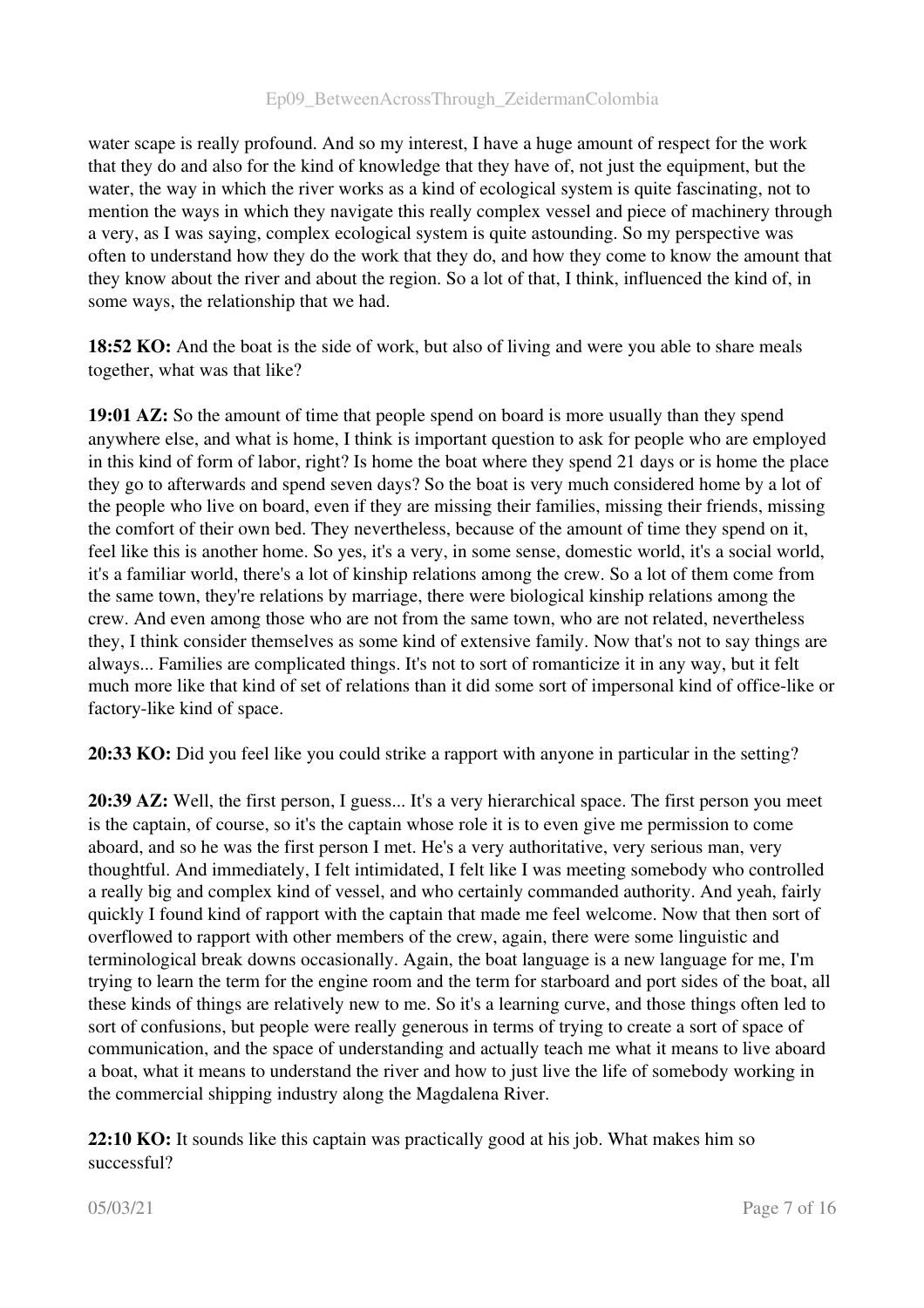22:16 AZ: The role of the captain seems to me, and this is a relatively new project. So my plan is to return to the riverboat, return to this work in the future and to get to know it more deeply, but after this first journey, it seems to me that the captain is somebody who, of course, has authority and the hierarchies of the boat are real. And the captain is, of course, somebody who needs to exercise that authority, give people commands and orders and coordinate fairly complex, both technological and human sort of assemblage of things to make the boat work. But at the same time, obviously, there are the human kinds of interactions and communications that have to take place in order for something like this to function. And so, I think what this captain seemed to do really well is to not just command through orders, but to command a certain kind of respect and a certain kind of camaraderie and solidarity among the crew that I think is partly what makes these infrastructures of shipping and of global logistics function.

23:34 KO: You mentioned earlier that a lot of the crew members were of African descent, is there a racialized component to that respect?

23:41 AZ: I think so. I think there's the way in which riverboat workers in the history of Colombia have been heavily discriminated against from the colonial period, they were initially indigenous and African slaves. Then the occupation of riverboat worker then transitioned to being primarily people of African descent, but who had been freed. So there's this long-standing association between riverboat work and people of African descent. So they've been on the receiving end of forms of discrimination, at the same time that their work has been incredibly important to the Spanish empire and the colonial economy, and then subsequently to independent Colombia's national economy. So there's often been this kind of parallel between discrimination being levied against the workers and their work being incredibly important to the ability of riverboat companies, but also the Colombian economy more generally to be successful and profitable.

24:47 AZ: Now, I think the that sense of discrimination has changed, and the racial component of riverboat work has also changed over time, but primarily people who work along the river are what in Colombia called Costeños, people from the coastal region. And for anyone who knows Colombia, there are a lot of different identities in Colombia, Costeño is one of them, but many of them have a combination between regional and racial connotations, and there's a whole complex set of assumptions and hierarchies that exist. And riverboat workers are certainly positioned within that kind of larger landscape of hierarchy and of social structure within Colombian society.

25:36 KO: And these workers are able to work themselves through the ranks to the captain class?

25:41 AZ: Not necessarily, some do and others don't. It depends on the ability to move through that hierarchy of occupation, some remain deck hands or marineros for their entire careers, whereas others who show a specific aptitude for navigation and for actually manoeuvring the boat from the wheel house, they will move up through the ranks.

26:11 KO: And one of those is the first pilot, which is a different kind of role than the captain. What was the first pilot like as a person, but also in terms of the first pilot's responsibilities?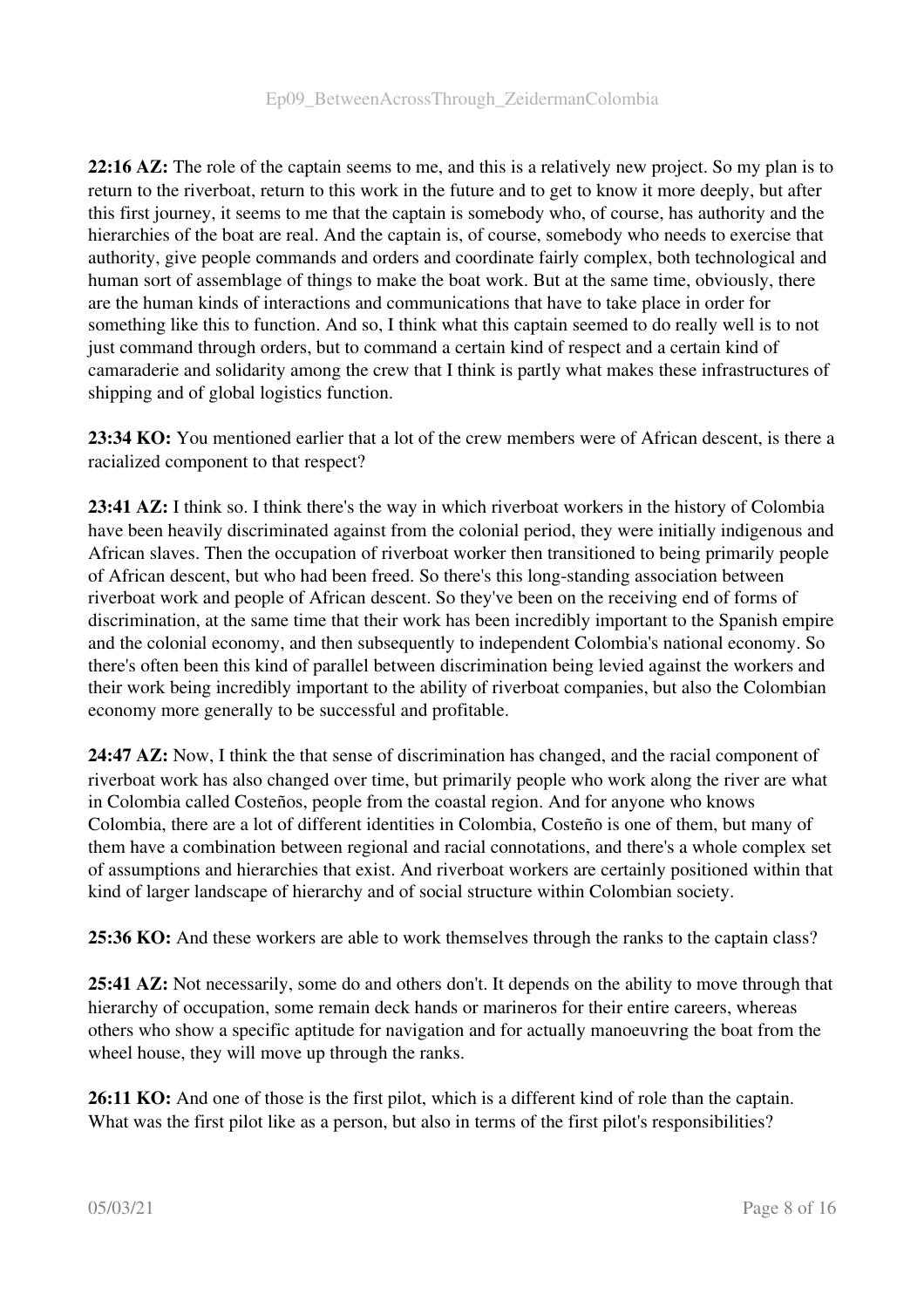26:22 AZ: Well, he often takes over and mans the boat when the captain is doing other things. Again, the person behind the wheel for most of the time is one of either the captain, pilot or helmsman, so there's a group of people who can do that work at any particular time. The first pilot was somebody, who immediately I came to have a kind of rapport with. He's somebody who is always making jokes. If the captain is sort of serious and always sort of trustworthy and inspires respect, the first pilot is somebody who's always making everybody laugh. So he took a liking to having me on board, I think, for whatever reason, somebody who was interested in his stories, and he had fantastic stories to tell, some of them very funny, some of them more tragic. He's been working on the river for a long time as have most of the crew. And going on board, I thought I should probably be pretty careful about asking for actual stories of the violent stories of the armed conflict in Colombia, knowing that a lot of the crew probably had had experiences that they may not wanna talk about.

27:38 AZ: I was surprised at actually how much those stories came out anyway. And the first pilot also took it upon himself to narrate some pretty gruesome stories, which the boats that he was on and other people who he knows were under attack from groups that were trying to stop the flow of oil or stop the flow of shipping along the river. So he would tell me those stories and often narrate the river according to different moments or different spots of conflict. He would tell me that this is, "We called this spot Punto Plomo, which is like Lead Point, basically to refer to the fact that violence would often take place there. He would talk about streams that run into the river where river boats would be held hostage for a period of time or held ransom. And so everyone had stories. Now the river has become a lot safer these days. There haven't been too many actual attacks on commercial river boats in quite a while.

28:42 AZ: There're still active conflict going on not far from the river. There are paramilitary groups. There are guerrilla groups. There are military installations up and down the river. So it's still a conflict zone to a certain extent. But for the most part, the crew members are not worried on an everyday basis that a grenade is gonna come flying from the river bank and land in the middle of the kitchen. And so some of their stories aren't quite as funny, but he always had a sort of lightness to everything that he would say. And there was a kind of banter. There was a jokiness. There was a sense of humor and a sense of camaraderie that exists there among the crew, and he is the one who sort of would always foster that.

29:32 KO: Well, and I can imagine that if the boat itself is this set ecology with the familiar characters working 24 hours a day, that maybe you as a new kind of audience would be of interest.

29:45 AZ: I think it was. I think they are not used to people taking an interest in the work that they do or at least being able to come on board and take an interest. So I felt really lucky to be able to do that and was fascinated by the work that they do and their knowledge of the river and just sort of what it means to move this incredibly complex kind of combination of equipment through a long 650 kilometers of river. And so I had lots of questions. I wanted to know how things worked. I wanted to know what was gonna happen next. I wanted to know why it was done this way and not that way. And those questions, of course, are usually taken for granted and not asked. And I think people on board were surprised, but also responded to the fact that somebody was interested and somebody who was quite in some ways new to this world was interested in learning more.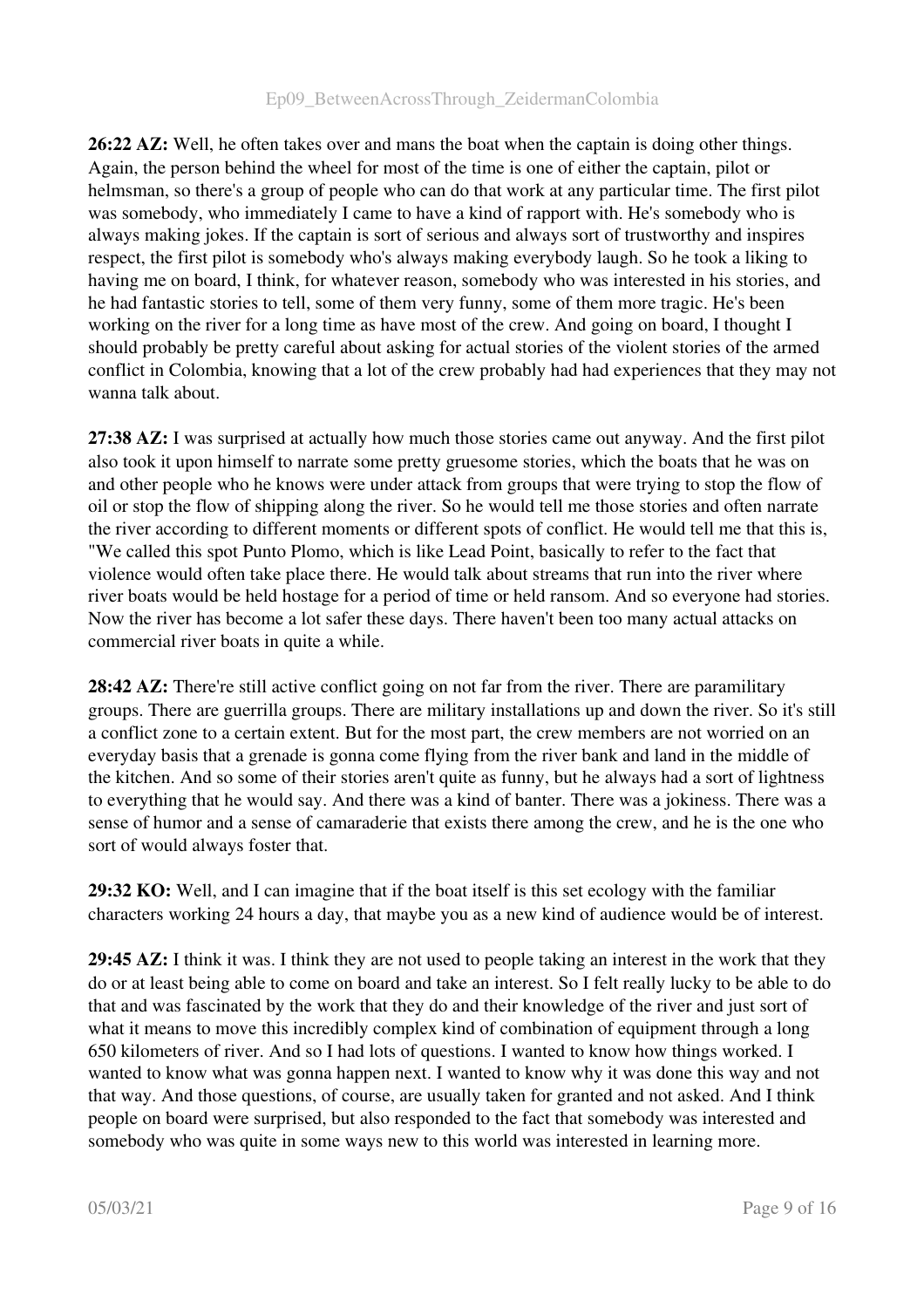#### 30:43 KO: Can you think of an example of one kind of question?

30:47 AZ: Well, often I was trying to understand how they could read the river, so the actual navigation practices that people on board used. And those are of course the ones primarily who like the captain and the pilots and the helmsman, who are responsible for steering the boat. So a lot of my questions had to do with, "How did you know to go on the right side of the river and not the left side of the river? How did you know that there was gonna be a sand bank there? Are you using maps or charts? Are you using sonar? Are you using technologies of navigation or navigational aids?" And often the response is that, "We know this river like the back of our hand. We know the landmarks along the river. We know that at this particular point, usually the deeper channel is on this side. But we've also talked to a captain who went through this stretch last night, and he told us that the navigable channel had shifted to the other side of the river." So it's a very complex and subtle way of navigating the system that is very much done through experience. It's done by sight. It's being able to read the river, actually look at it and see the ways in which the water is moving.

32:05 YR: 'Cause I imagine unlike the back of your hand, a river is constantly changing.

32:09 AZ: It is absolutely changing. This river in particular is a really vast hydrological system, and the river is constantly moving. It's overflowing. It's creating new branches that didn't exist. It's creating islands. There's a phrase that I've heard quite a number of times, which is.

#### [foreign language]

32:31 AZ: Which means that the river kind of gives and takes away. And I think that there's a material dimension to that. The river gives sediment. It creates land where land didn't used used to be. It erodes the bank. It collapses part of the land, but there's a sense that the river is constantly changing people's lives. So it's a very changing landscape and water scape. So the kind of navigation that is required is one that is very sensitive to these kinds of changes. Of course, issues of global climate change and environmental change on a planetary scale are also very much affecting the world of riverboat navigation along the Magdalena River. The droughts and the rainy seasons are getting more intensified, and of course that complicates the lives of the captain and the crew, tremendously.

32:31 KO: So how is the job of the captain and the first pilot different than the rest of the crew?

33:28 AZ: They're directly responsible to the head office. So the head office is in Barranquilla, the office of the company, the shipping company. And the captain and first pilot are in direct communication and are the ones responsible for getting the goods from, in this case, from the interior to the coast. And I should say that the main thing that they're moving is oil, which fills the tanks of the barges all the way to the coast where there's an oil refinery also owned by Ecopetrol, the state oil company on a specific schedule. So it's stressful. They've got time constraints. They have environmental considerations. They have demands from the client who is the state oil company, and there are all sorts of challenges and obstacles that present themselves. So I think, in some sense, the captain is the one most directly thinking about that. But of course, the deck hands, the people who are working, doing more of the manual labor on board are feeling that same kind of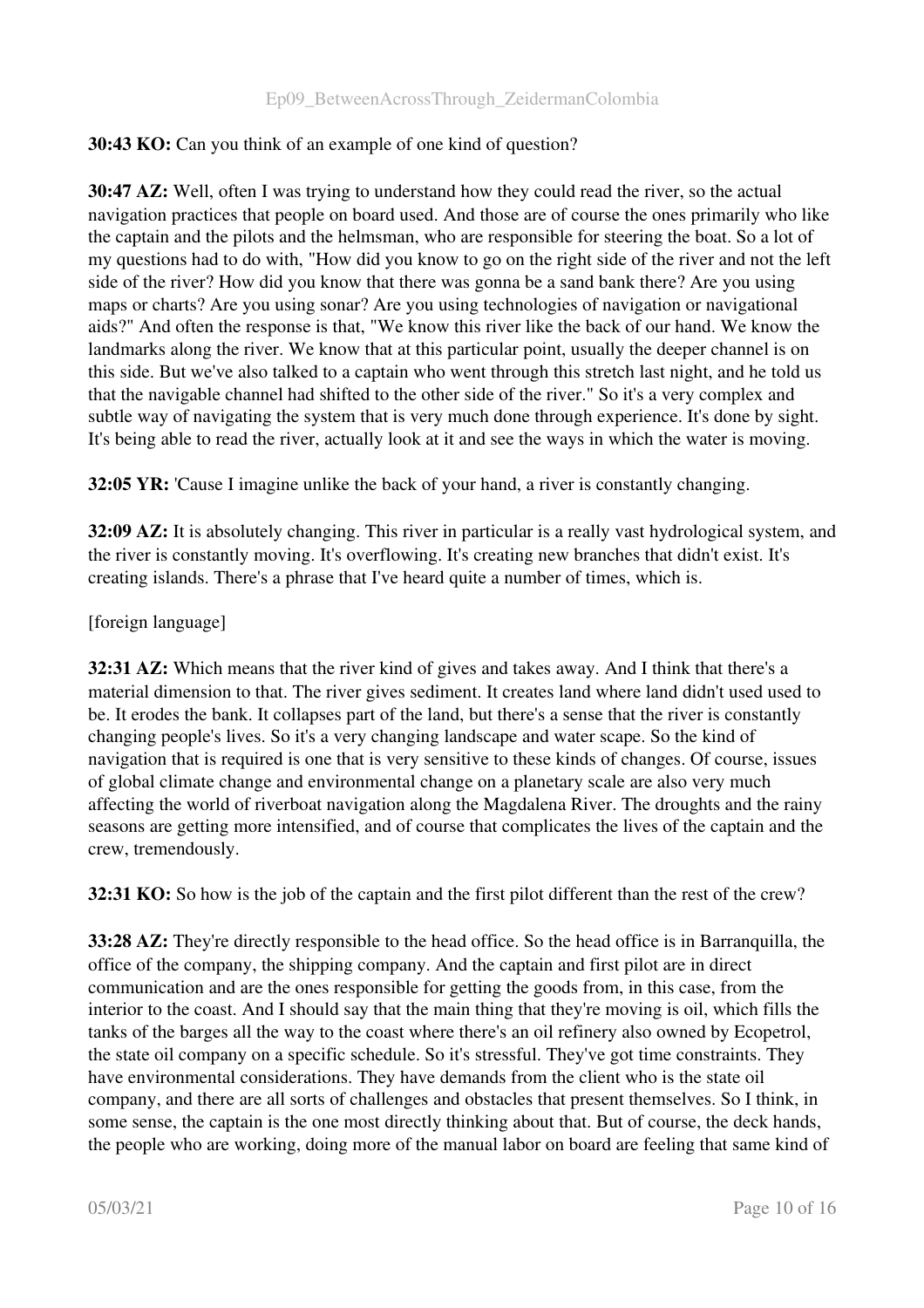pressure. They're feeling those time pressures, and the requirement to get things from point A to point B in the time that the company has promised it.

34:44 KO: How has climate change made the work of the crew more difficult?

34:47 AZ: The main thing that the crew and the captain really needs to think about is disruptions. If they get stuck on a sand bar or the water level of the river is too low in a particular stretch of river, they need to stop and move really slowly through that stretch of river. Now, these are the kinds of conditions that climate change is making more pronounced and more frequent. So what happens when they get to a point in the river that they can't pass through or can't pass through with the convoy in its current configuration? They stop the whole thing, and stopping this whole thing takes some time. It's heavy. So they then disassemble the entire convoy.

**35:31 KO:** So when they come across a sand bar, then they have to disassemble the entire barge?

35:37 AZ: Yes. So they have to disassemble the whole convoy. So it's eight or 10 barges, connected together with a series of wire cables. That then is connected to the push boat or the tow boat that maneuvers and powers that whole system up and down river. So at particularly difficult stretches of river, either because it's a combination of sandbars, low water levels or a particularly tight bend in a river, the solution is that you stop and do something called.

[foreign language]

36:13 AZ: Or break up the whole convoy. So you disassemble it, and you often take one of those barges through that difficult stretch of river, one at a time.

36:22 KO: Oh my gosh.

36:22 AZ: So you can imagine how long that takes, to move and to disassemble this massive thing, and then to move each barge through this segment of river one by one. You could spend a day moving three kilometers.

36:38 KO: Is that becoming more frequent because of climate change?

**36:41 AZ:** These sorts of things, for those who work on climate change-related stuff, is always hard to identify what exactly climate change is causing, what specific kinds of environmental change is part of a short-term kind of more oscillation, and what's attributable to what we call global climate change. So it's always hard to pinpoint. But certainly, the ways in which the sort of large scale oscillations and swings between drought conditions and rainy season conditions is the kind of thing that's becoming more and more challenging from the perspective of riverboat workers. There've been some significant drought periods recently, where river navigation, commercial river navigation has had to grind to a complete halt, and there are other periods where there's so much water in the system that it's causing flooding throughout the whole lower Magdalena Region.

37:38 KO: It's a beautiful example of how climate change and global logistics get manifested in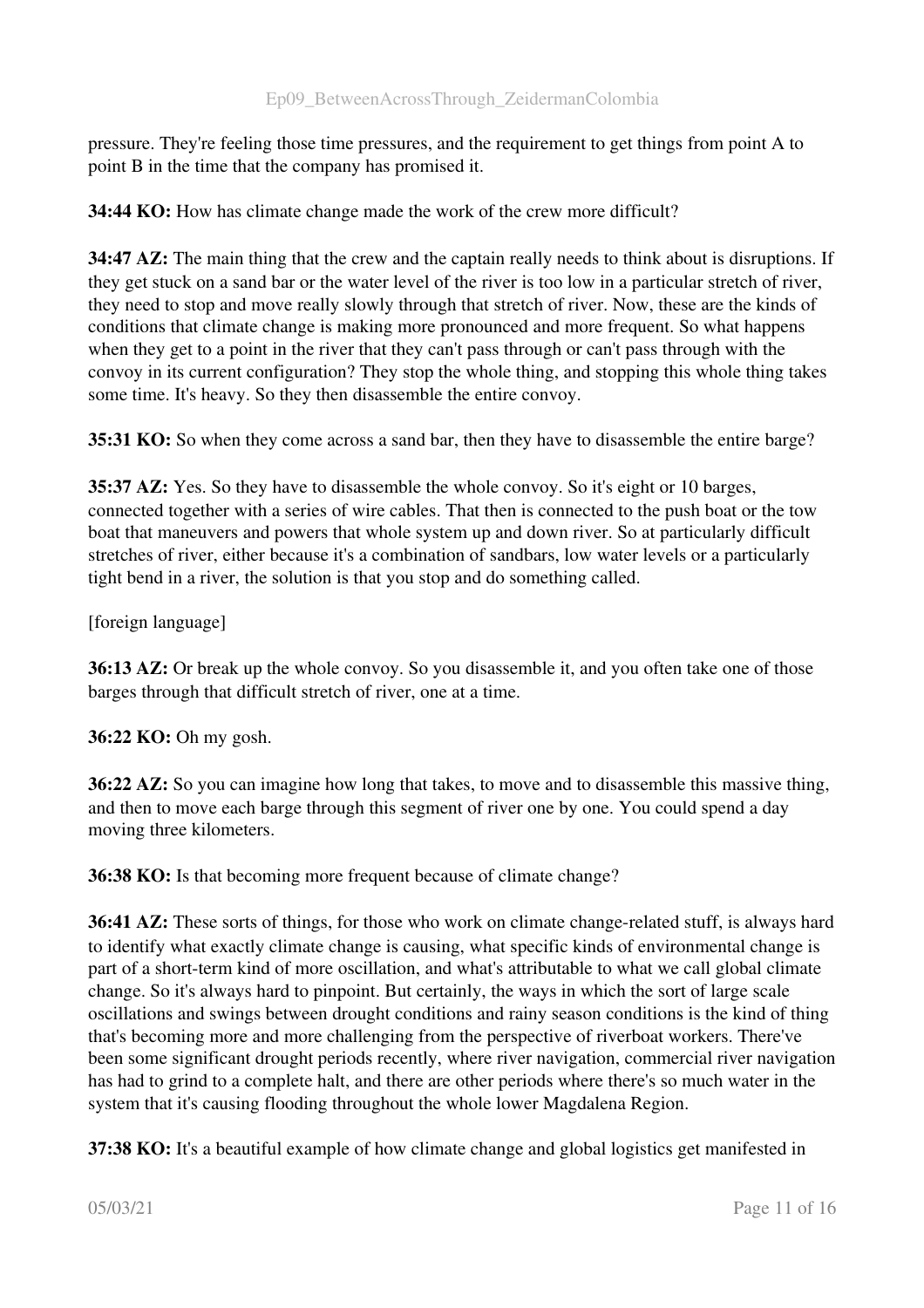this very physical moment of stopping and rearranging this convoy.

37:50 AZ: Which of course is done on the backs of people, right? And on the backs of human labor. So part of my interest in this project is to understand the sort of human face of this very, in some sense, kind of, depersonalized space of global logistics, of moving commodities, of moving containers, of moving oil from point A to point B around the world and of basically powering kind of global capitalism as we know it.

38:21 KO: And so these people working on the ships, when they're fraccionando or breaking up the convoy, tell me about the wires that they're unhooking. How do you physically break up the convoy?

38:35 AZ: So, a combination of physical strength and mechanical winches, which increase the leverage and increase the ability to actually tighten these connections. So a lot of it is under high pressure, right? It's under an extremely hot sun. You're exposed, you're lifting heavy cables. You're moving them around. It's a fairly dangerous job. Now, all this is done on a river that is maybe moving slowly from the perspective of the boat or from the perspective of the eye, but for those who fall in the river, the fate is, fairly certain.

39:17 KO: It's such a dynamic project. So many things going on at once. For you at this moment, what's the most important part of it?

39:25 AZ: There are two pieces of this research that, for me, seem important and they're connected, in fact. One is more local and it has to do with the peace process in Colombia. So I imagine that you know, and your listeners will know, that Colombia is the site of one of the longest running armed conflicts in the world. Now, since 2012, there's been peace negotiation going on between the Colombian state and one of the armed rebel groups, the FARC, and since in 2016, a peace accord was signed. Now, I started getting interested in this project around 2016, around the time the peace accord was signed. And the former president, Juan Manuel Santos, who was the sort of architect of that deal, came to visit the UK. He had won the Nobel Prize the month before. He made an official state visit to the United Kingdom. He was welcomed by the Queen, he met with the Prime Minister. He came to my university. He's an, actually, alum of LSE, so he came and gave a talk there. He also met with a number of business and finance people in the city of London. The City of London is the center of the business world of London.

40:42 AZ: And he came to talk to them about what he was calling La Construcción del Posconflicto, the construction of the post-conflict. So on the one hand, a lot of that discussion is about building the kind of legal and political institutions that are required for any kind of conflict resolution scenario to take place. But there's another side of that too, which is more directly connected to what I'm working on here, which is that construction also has a very concrete kind of material, infrastructural meaning. And that's not just a metaphor here. He was there to encourage investment in infrastructure projects, encourage private investment to match a lot of the public investment that's currently going in, to building what's called the post-conflict future of Colombia, and particularly into transport infrastructure projects.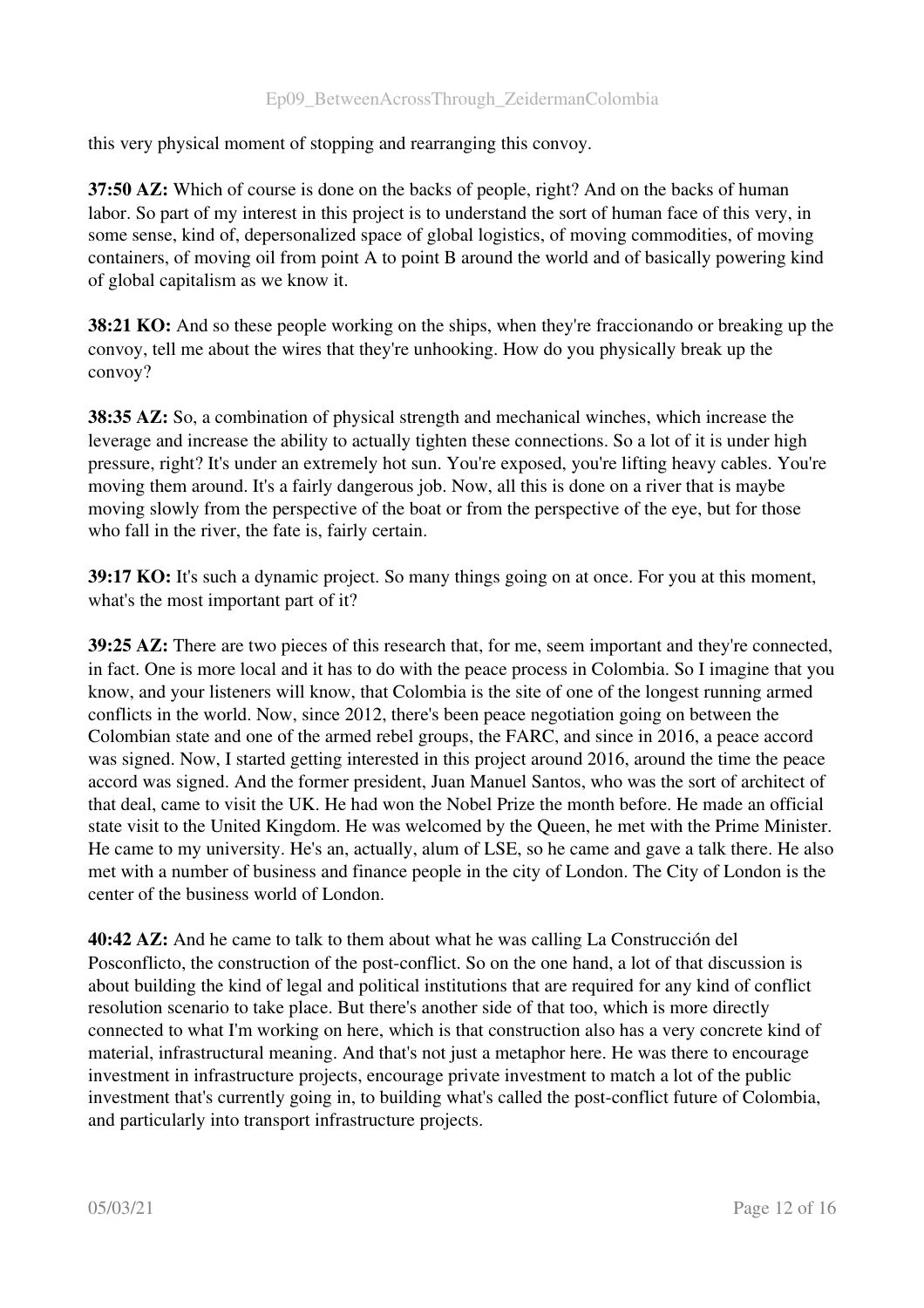41:36 AZ: So a lot of what people are thinking about when they're thinking about the conflict and this kind of elusive future called the post-conflict, which we certainly haven't arrived at yet, is to think about what are the sort of legal and political questions that that implies. Less attention is being paid to the Construcción, the construction of the conflict in this kind of concrete material physical sense. So that is connected to this project that's going on along the river to dredge and channel the river, and turn it into a logistics corridor. To make it more amenable to commercial shipping, from the Caribbean coast and the ports of Cartagena and Barranquilla, all the way up to the interior, past where the current kind of limits to commercial shipping go, and to make the river flow more consistently, right? To keep water in the river and to keep it more consistently in the river, and to guarantee a permanently navigable channel 24 hours a day, 365 days a year.

42:37 AZ: So that, of course, connects into the global logistics industry, and which is at the heart of the kind of world economy. Now, that industry we know a lot about at a fairly macro level. There are some great geographers and historians and others who've done work to show us a lot about the kind of logic that the logistics industry operates with, the financial instruments that are active there, the kinds of security practices or the kind of security logics in play, the relationship between military expansion and imperial or colonial rule, and global infrastructures. These kinds of things that are quite in a sense large scale. Now, I'm trying to get at this world in a sort of micro scale to think about, what is the sort of social and cultural world of riverboat and how do we understand the world of global logistics from a place like the Pediha, like the boat that I spent time on.

43:44 KO: 'Cause I know from my own research in a different post-war context of Guatemala, that post-war or post-conflict is sometimes the celebration of peace, but it's also the beginning of a campaign for international investment. And so what would it mean to read global capitalism from the deck of this boat?

44:06 AZ: One thing it means is that there's a lot of speculation that's going on and that a lot happens on the back of that speculation. So creating an idea of the post-conflict is, in some sense, what's at stake here. Of course, there are real existing initiatives to try to resolve the conflict and to make this the demobilization of the FARC kind of real. And that is an uncertain process and it's a contested process, especially these days as a new President has come into office who has been less supportive of the peace process. So that process is a complex one, but the idea of the post-conflict, nevertheless, is an idea that is a powerful idea.

44:55 AZ: We live in a world with conflicts and war and violence taking place in quite a number of different regions. Colombia is one of the few places that is proposing that there's some kind of peace on the horizon, right? It's fairly, fairly unique. Now, when you have the transition from war to peace, you have incredible opportunities, right? You have opportunities for investment, you have opportunities to move into areas that were previously off limits, and you have the opportunity, to a sense, capitalize on this shifting understanding of the future.

45:34 AZ: Now, the post-conflict in Colombia, whether it ever arrives or not, is a question that is at the heart of many people's concerns these days. But whether it does or it doesn't, it is motivating a tremendous amount of investment in things like transport infrastructure or commercial shipping. So you have, seen from the perspective of a boat like this, you see the ways in which the kind of investment in post-conflict Colombia and the opportunities that the companies around the world are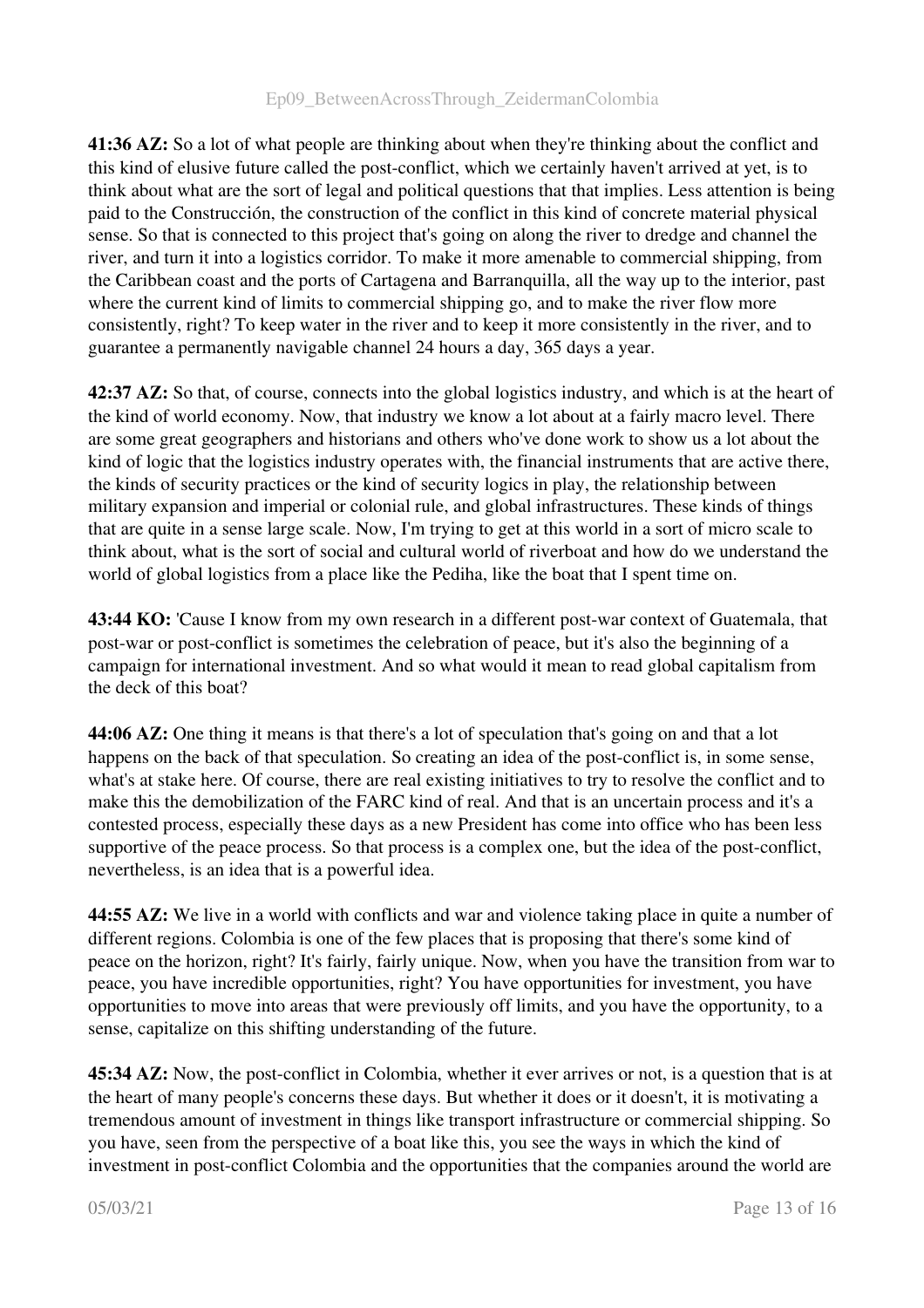seeing there materializing.

46:14 KO: And part of that process is physically manipulating the river with something that I've heard you say called dredging. How does that effort at creating the future draw up the past?

46:25 AZ: So, part of the navigability plan, as it's called, which hasn't yet begun, but probably will, in the next year or two, that plan involves a tremendous amount of dredging. Now, it also involves channelling the river, but the dredging part of it is removing sediment from areas of the river where there is significant build-up of sediment. A lot of that is in the river mouth around Barranquilla and the kind of access channel that ships pass through, coming into the port of Barranquilla, but there are also many upriver points in which dredging has to take place. Now, dredging, of course, is a material process. It's about digging out and removing tremendous amounts of sand or sediment, but it's also a symbolic process, right?

47:17 AZ: And so, when we think about processes of dredging, or... Immediately, we think about dredging up the past, right? Dredging up things that are unwanted. Now, that is metaphorical, in the sense that that's where our mind goes when we talk about dredging and history, but it's also, again, quite material and quite real, in the sense that in the armed conflict in Colombia, rivers were often mass graves. Bodies were dumped in rivers, and this is not just the case on the Magdalena river, but also in the Rio Cauca, and other rivers. They have this kind of violent past. And so, for many people who live and have worked along the river, sort of dredging and dredging up what is at the bottom of the river is digging up bodies, digging up a mass grave, in an area that has been at the center of conflict for a long time. The Magdalena Medio is a region, the Middle Magdalena region has been a heavily contested and extremely violent region of the conflict, and the river has been right at the center of that.

48:28 KO: You're hoping to go back and do more research aboard one of these boats again. What are you hoping to gain from the future research?

48:35 AZ: First of all, I'm just looking forward to seeing many of the people who I came to know on this earlier journey that I did. So, reconnecting and kind of establishing those relations again. Getting to know in more depth some of the things that I feel like I've just begun to start to understand. This is an ongoing project, that I plan to do over the next few years. And I feel like, in some sense, I've only scratched the surface. Rivers are complex places. The kind of work that people are doing along rivers, both in the logistics industry or in the commercial river route shipping industry is a world that I feel like I've only begun to to know. But I'm also really interested in the towns that many of the people who I came to know have come from. So, river boat towns that specifically are tied to the work on board. Those are places where a lot of the crew members come from. I wanna understand, not just from the deck of a riverboat, but also really from these towns, as well, to understand kind of what this kind of labor, what this profession and this occupation looks like, from the place that the people have come from.

49:51 KO: So, what will you do differently to prepare this time, before heading back to the boat?

49:56 AZ: Not much. I mean, what I really wanna do is just have the opportunity to do what I've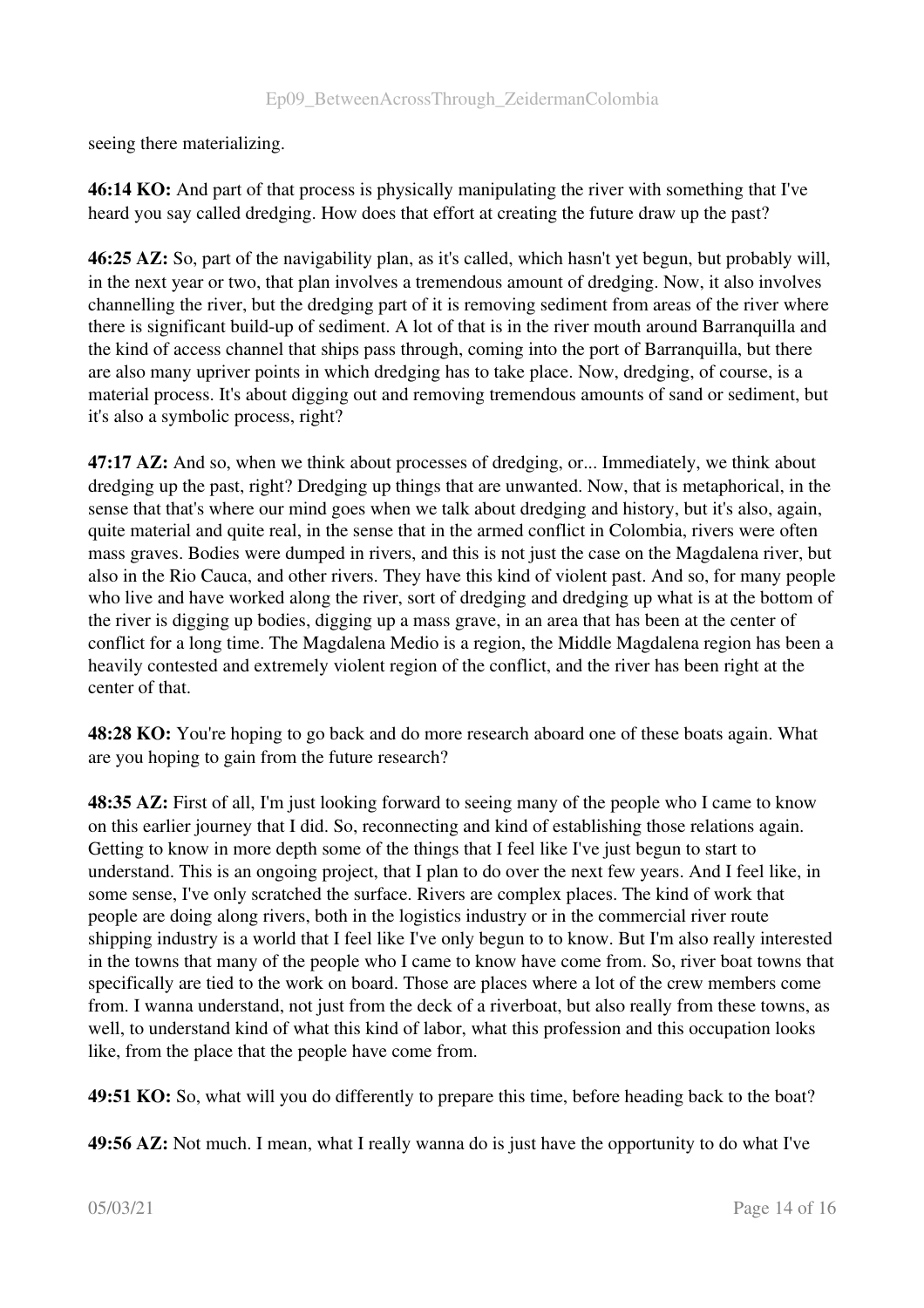done again. To see it at another moment of the year, to perhaps meet some new crew members who'd be coming on board this time. But really to do the same thing that I've done again. To have this opportunity to kind of get to know that world in more depth, and probably I would do things mainly the same. I might bring my own water this time, but.

[chuckle]

50:23 KO: It sounds like a good idea. Thanks so much, Austin.

[music]

50:34 YR: That was Professor Kevin Lewis O'Neill, in conversation with Professor Austin Zeiderman, from the Department of Geography and Environment at the London School of Economics. On our next episode, we'll talk to Professor Denise Crews, to delve into the slow intricate work that ties fashion and power. Please, subscribe on your favorite app, so you won't miss it. This monthly podcast was brought to you by the Center for Diaspora and Transnational Studies at the University of Toronto. I am Yena Romero. Thank you for listening and joining the conversation.